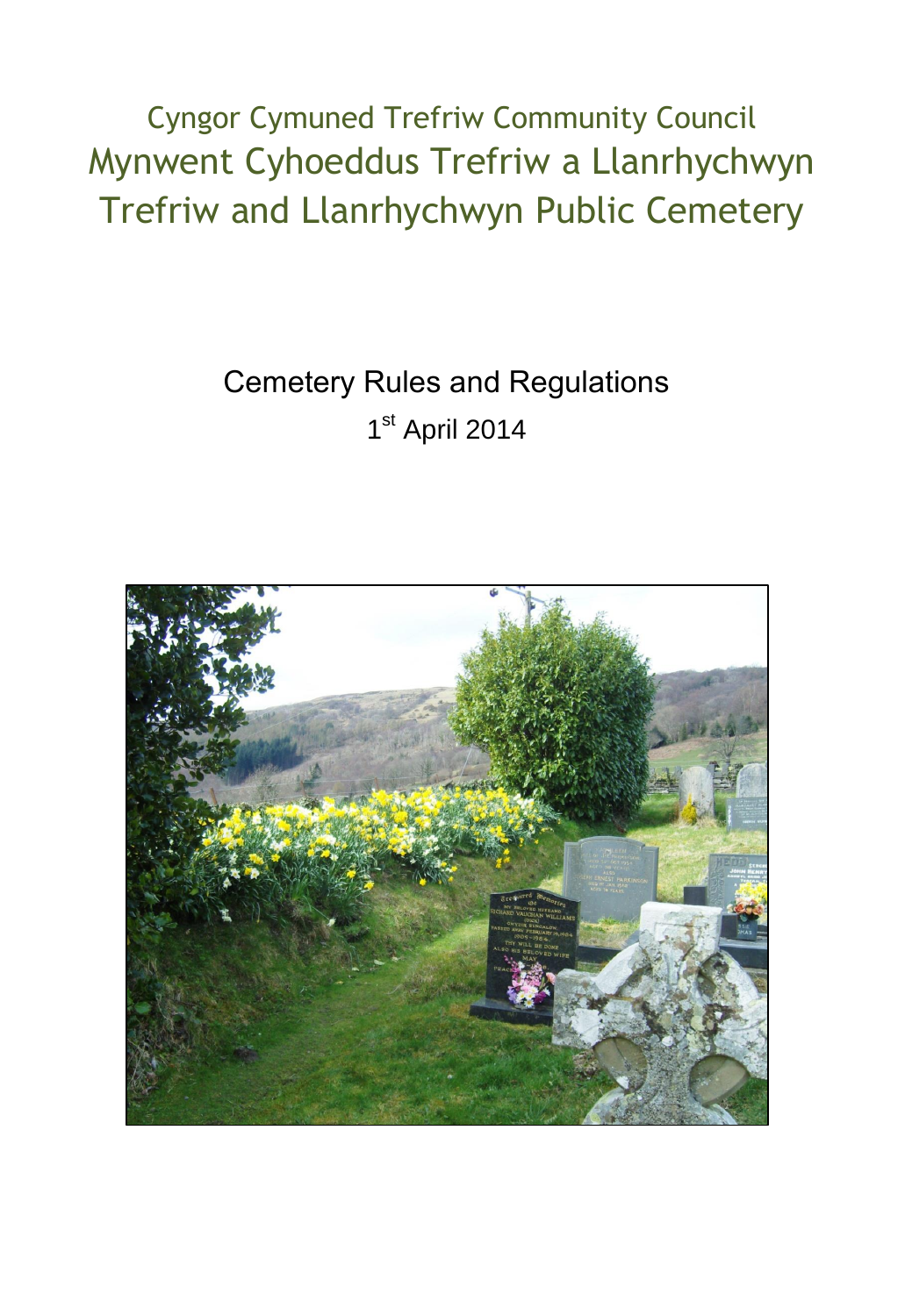# **Index to the Rules & Regulations**

| 1. Introduction to the Rules and Regulations       | 4                       |
|----------------------------------------------------|-------------------------|
| 2. Interpretation of terms                         | 4                       |
| 3. The Cemetery Service                            | 4                       |
| 4. Cemetery Records                                | 5                       |
| 5. Cemetery opening hours                          | 5                       |
| 6. Notice for interment                            | 5                       |
| 7. Disposal certificates                           | 5                       |
| 8. Payment of Fees                                 | 5                       |
| 9. Ministers and Clergy                            | 5                       |
| 10. Purchasing a private grave space               | 5                       |
| 11. Transfer of grave ownership                    | 6                       |
| 12. Burials                                        | 6                       |
| 13. Dimensions of plots                            | 6                       |
| 14. Allocation of grave spaces                     | 6                       |
| <b>15. Burial area descriptions</b>                | 6                       |
| 16. Up-keep of private grave spaces                | $\overline{\mathbf{r}}$ |
| <b>17. Burial excavation procedures</b>            | 7                       |
| <b>18. Interment of Cremated Remains Caskets</b>   | $\overline{7}$          |
| <b>19. Grave reinstatement</b>                     | 7                       |
| 20. Memorials general                              | 7                       |
| 21. Memorials in traditional burial areas          | 8                       |
| 22. Memorials in lawned burial areas               | 8                       |
| 23. Memorial ground plaques                        | 8                       |
| 24. Memorial wall plaques                          | 9                       |
| 25. Approval of memorials for private grave spaces | 9                       |
| 26. Memorial permit conditions                     | 9                       |
| 27. Installation of Memorials                      | 9                       |
| 28. Maintenance of memorials                       | 10                      |
| 29. Removal of memorials                           | 10                      |
| 30. Fees and charges                               | 11                      |
| 31. Dogs in the cemetery                           | 11                      |
| 32. Advertisements or selling                      | 11                      |
| 34. Alterations to these Regulations               | 11                      |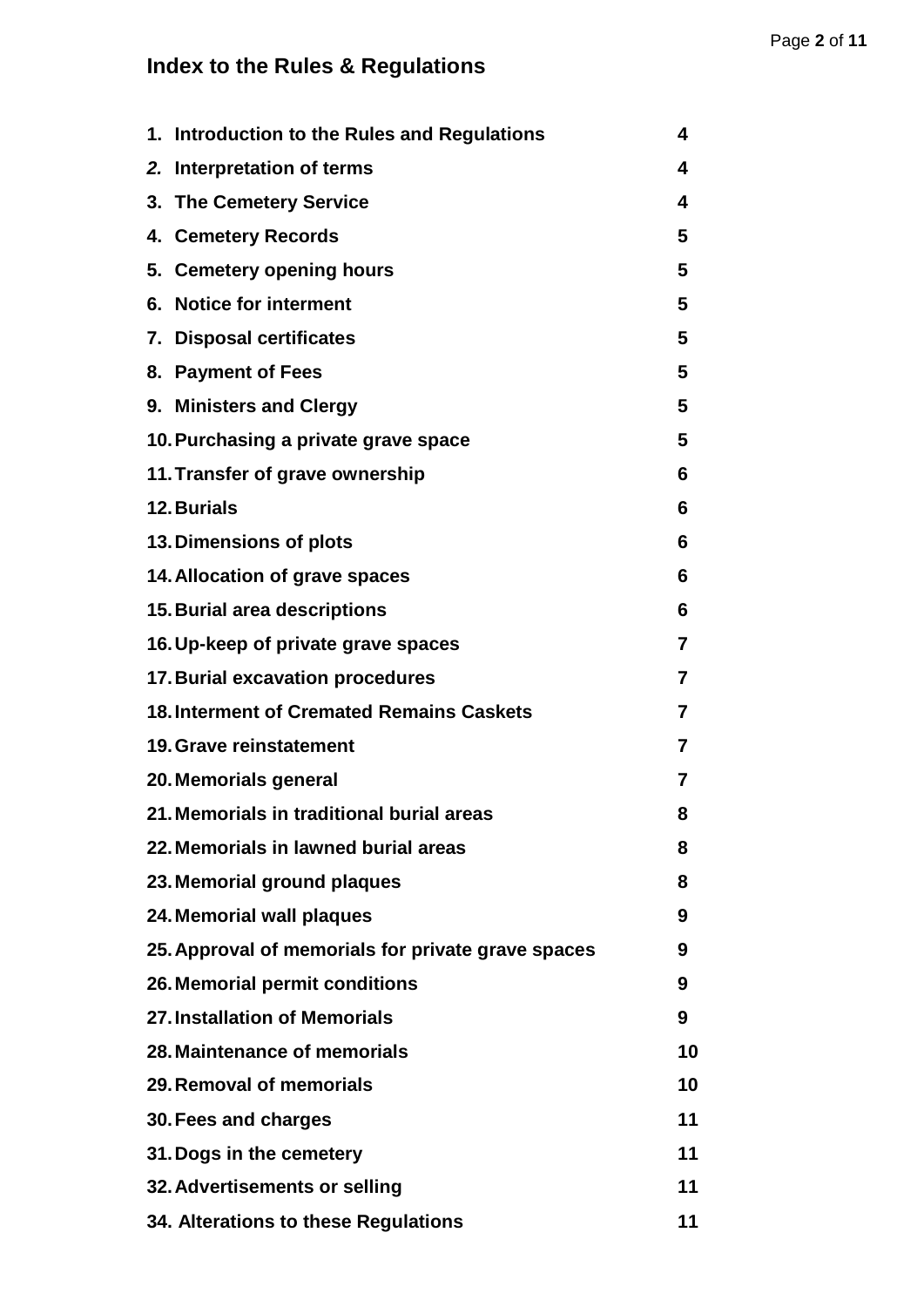**The Clerk's name and address is:**

**Mrs. Valerie Hannah, Pen y Bryn, Trefriw, LL27 0JU.**

**For an appointment, please Telephone: (01492 640245) between the hours of 9.00am and 5.00pm or Email: [clerk@trefriwcommunitycouncil.co.uk](file:///C:/Users/C/Documents/COMMUNITY%20COUNCIL/CEMETERY/CEMETERY%20RULES/clerk@trefriwcommunitycouncil.co.uk)** 

**www.trefriwcommunitycouncil.co.uk**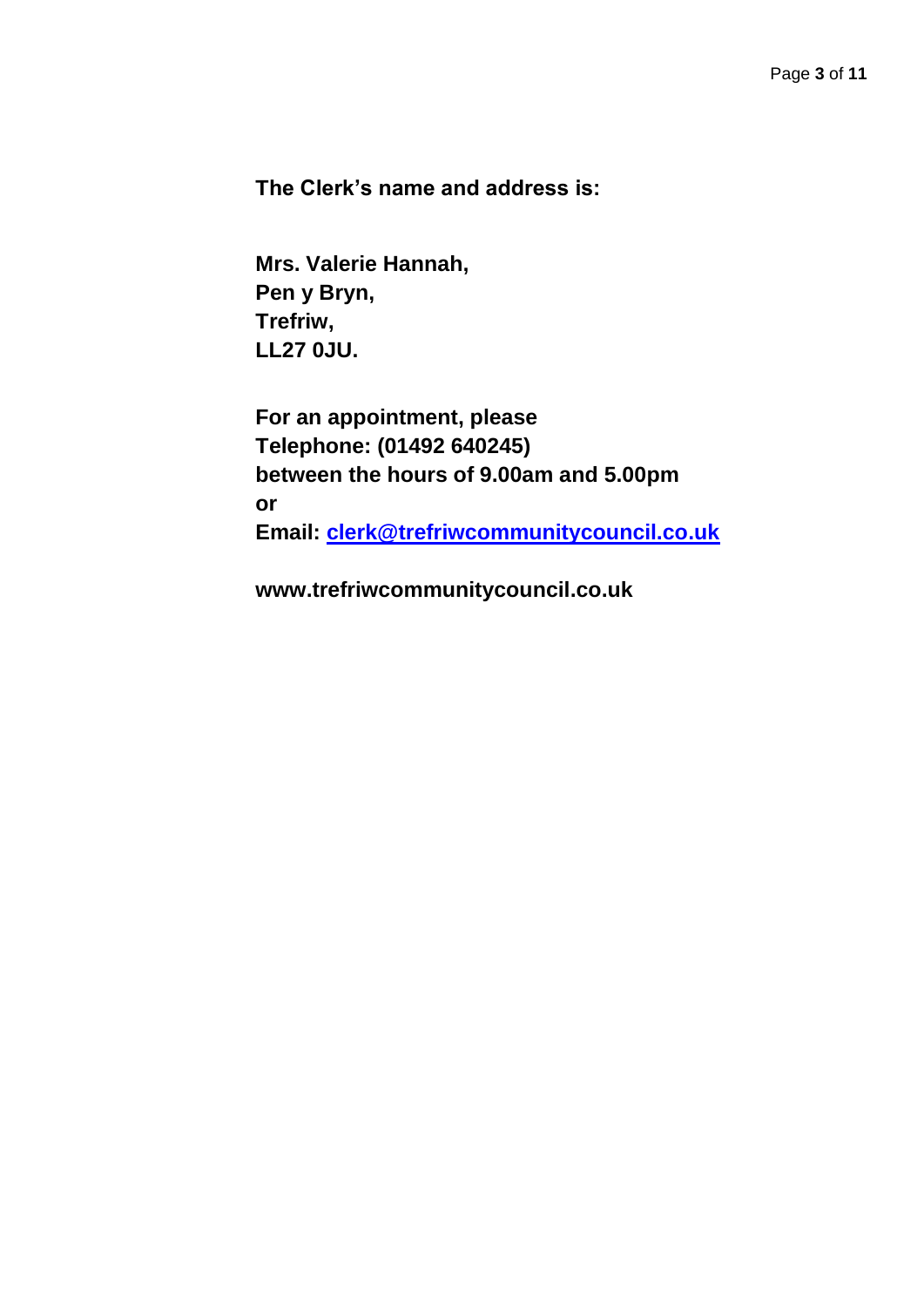# **1. Introduction to the Rules and Regulations**

- a. All Local Authority managed cemeteries are subject to standards and conditions known as Cemetery Rules and Regulations. These are designed to inform all Cemetery users about various aspects of the management of the Cemetery and the reasonable requirements applicable to them.
- b. The regulations include the statutory requirements contained within the Local Government Act 1972 and the Local Authorities Cemetery Order 1977 together with any other relevant legislation that governs this service.
- c. Trefriw Community Council reserves the right to make alterations in or additions to the Rules, Regulations, Fees and Charges specified herein.
- d. These regulations will come into force on 1st February 2014

#### *2.* **Interpretation of terms**

Throughout these Rules and Regulations: -

- a. **"The Cemetery"** means Trefriw & Llanrhychwyn Public Cemetery Cowlyd Road, Trefriw, Conwy
- b. **"The Clerk'"** means the person appointed by the Council in the position of Clerk or any person authorised by him/her or by the Council to exercise any of the powers or duties conferred on him/her by these regulations.
- c. **"The Council"** means Trefriw Community Council
- d. **"Purchased Grave"** means any earthen grave, where the Exclusive Right of Burial (subject to these Regulations) has been granted by the Council.
- e. **"Un-purchased Grave"** means any earthen grave, where the Council has not granted the Exclusive Right of Burial.
- f. **"Resident"** A person shall be treated as a resident if:
	- i. His/her ordinary place of residence was in Trefriw or Llanrhychwyn
	- ii. He/she died while resident in a hospital, nursing home, old people's home or institution of any kind and that his or /her last place of residence had been in Trefriw or Llanrhychwyn
	- iii. He/she had moved away from in Trefriw or Llanrhychwyn within the preceding 12 months having been a resident throughout the previous 5 years.
- g. **"Memorials"** means all memorials that are authorised to be permitted within the cemetery.

#### **3. The Cemetery Service**

- a. Trefriw Community Council provides family burial plots in Trefriw and Llanrhychwyn Public Cemetery. Most of the cemetery has traditional type graves with headstones and kerbs. Those in the cemetery extension area will be laid out 'Lawn Style' as inspired by the work of the Commonwealth War Graves Commission.
- b. Our cemetery offers cremation plots for families whose relatives have been cremated. Cremated remains may also be buried in an existing grave or in a full sized plot on payment of the appropriate fee.
- c. The Council also regulates the placing of memorials onto burial or cremation plots
- d. So that people of all denominations can use Trefriw and Llanrhychwyn Public Cemetery, most of the graveyard is un-consecrated. Families, if they wish, can have their plot consecrated at the time of burial or interment of a cremation casket.
- e. The Council is solely responsible for the management and upkeep of the Cemetery
- f. The Clerk is responsible for the day to day management of this facility. No business shall be conducted on Saturday, Sundays or public and local holidays.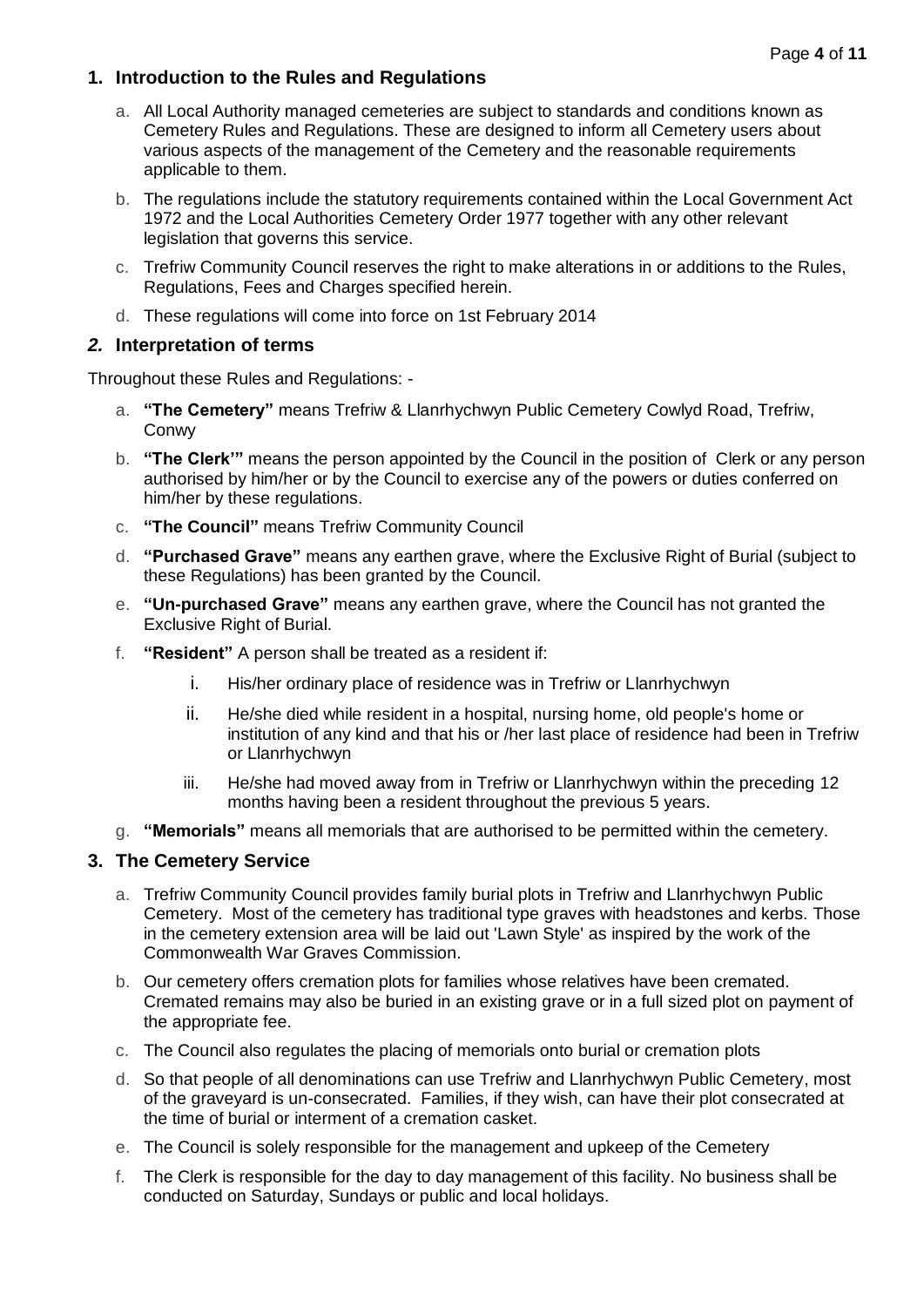# **4. Cemetery Records**

Cemetery records and plans showing the position and number of each grave space may be inspected, without charge, by appointment with the Clerk at the address on **Page 3**.

# **5. Cemetery opening hours**

- a. Trefriw & Llanrhychwyn Public Cemetery is open to the pedestrian public at all times. There is a car park next to the cemetery for cars attending funerals and for people tending to graves
- b. With the exception of Disabled Badge Holders, motor vehicles are prohibited from entering the Cemetery other than for the purpose of conducting or servicing funerals or in connection with the erection of monuments and attendance to graves with the permission of Trefriw Community Council.
- c. Funerals may be conducted between the hours of 10:00 to 16:00
- d. Interments will not be allowed on Sundays, Christmas Day, Good Friday or Public Holidays.
- e. In cases of emergency where the burial must take place on one of these days a medical certificate must be produced to confirm that the immediate burial is necessary on the grounds of public health.

#### **6. Notice for interment**

- a. All Interment requests must be made on the Notice of Interment form supplied by the Council. The details provided on the form must be clear and complete.
- b. The Notice of Interment must be delivered to the Clerk at least two working days (48 hours) prior to the time the burial is due to take place.
- c. Only the grave owner can authorise the re-opening of the grave space. Therefore, if the original grave owner is deceased, arrangements must be made to officially transfer the ownership prior to the requested opening of the grave.

#### **7. Disposal certificates**

- a. No funeral can take place without a Certificate for Disposal or the Coroner's Order for burial. The appropriate documentation must be provided to the Clerk at least two working days (48 hours) before the time the burial is due to take place.
- b. Failure to provide the necessary documentation will result in the delay of the burial until the certificate can be produced.

#### **8. Payment of Fees**

All amounts due to be paid to the Council for burial and cemetery charges shall be paid to the Clerk at least 48 hours before the burial occurs

#### **9. Ministers and Clergy**

A burial can take place with or without a religious service. It is the responsibility of the funeral director or bereaved family to arrange for a Minister or other persons authorised to officiate at the burial.

#### **10.Purchasing a private grave space**

- a. The Council will provide a document titled "Exclusive Right of Burial" upon receipt of the fee for the purchase of a new grave. This document is proof of ownership and will be sent direct to the purchaser.
- b. This document must be produced to the Council when a request is made to re-open the grave.
- c. No grave in which the Exclusive Right of Burial has been purchased shall be opened without the signature of the owner or his/her next of kin or assignees.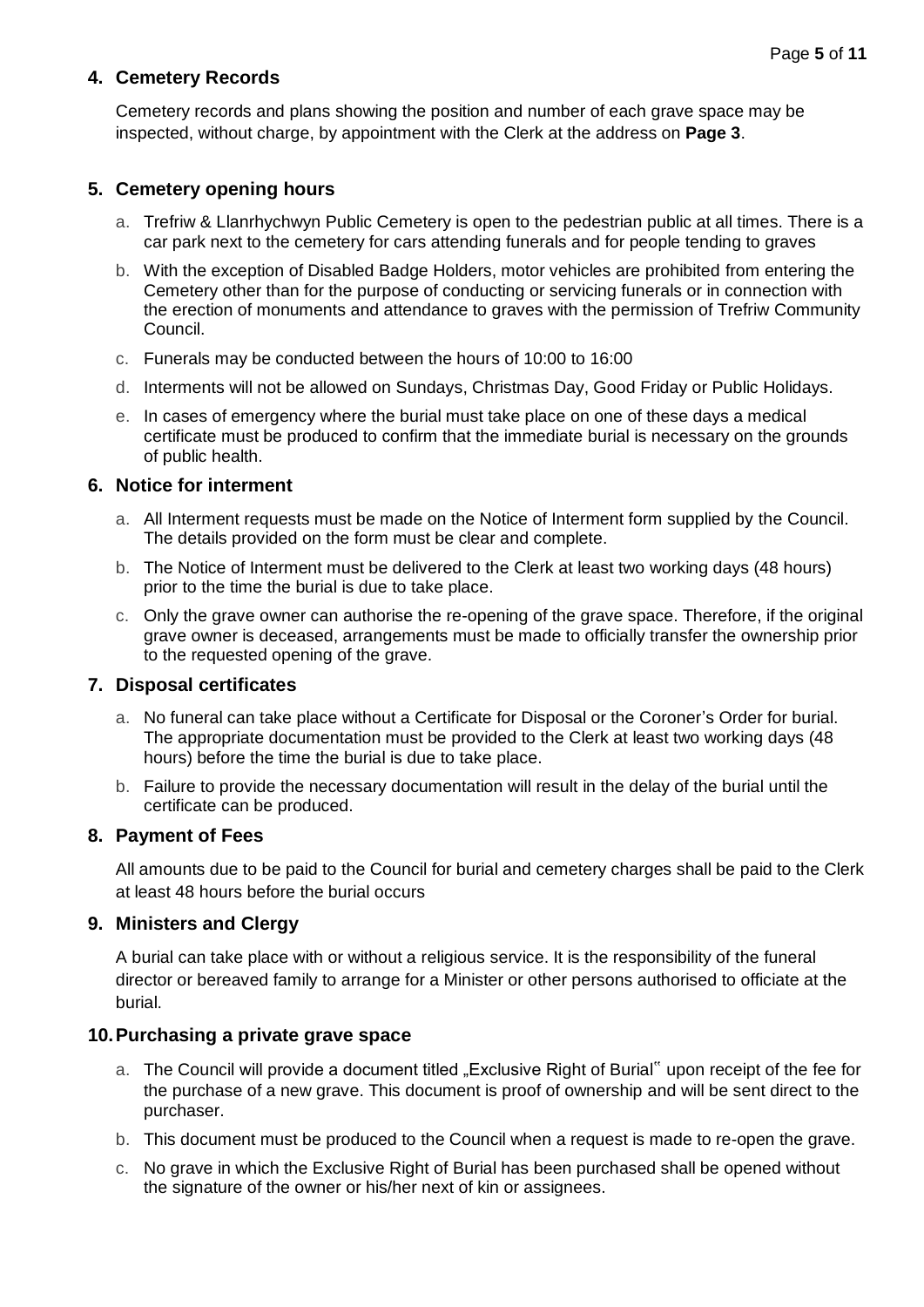- d. The period of which the Exclusive Right of Burial is granted is 50 years. This means that once the title deed period has expired families have the option of extending this grant for a further period. Upon the expiry date the ownership of the grave space will revert back to the Council if the family have expressed no desire to extend the grant period.
- e. To ensure availability of the service for those that need the graves now and not later, the Council no longer accept requests for the advance purchase of any type of grave space.

# **11. Transfer of grave ownership**

- a. In the event of the death of the original grave owner, the person claiming to be entitled to the ownership rights must obtain a formal transfer of ownership with the Council.
- b. A copy of the last will and testament identifying the Executor/Executrix will be accepted as proof of intended ownership. If this information is not available then the full names and addresses of all surviving children of the deceased will be required to prepare the title deed/ownership transfer. This procedure is to ensure that the remaining family of the deceased agree to that person taking over the ownership rights of the grave space.
- c. The formal transfer must take place before funeral arrangements are made to re-open the grave space or approval granted on any proposed memorial work.

# **12.Burials**

- a. Burials take place under regulations laid down in the Law of Burial, Cremation and Exhumations and The Local Authorities' Cemetery Order 1977
- b. No scattering of ashes is allowed

# **13.Dimensions of plots**

- a. Burial plots are a maximum of 2440mm x 1220mm (8ft. x 4ft.)
- b. Cremated Remains Plots for the internment of ashes shall be a maximum of 1220mm x 1220mm (4ft. x 4ft.)
- c. Burial Plots will usually accommodate a maximum of three coffins.
- d. Cremated Remains Plots will accommodate a maximum of four caskets.

# **14.Allocation of grave spaces**

All grave spaces are allocated in sequence at the discretion of the Council.

# **15.Burial area descriptions**

For full details see 19 to 29 below.

# **Traditional burial areas:**

- a. In the traditional burial areas of the cemetery, grave owners may tend the grave space on an individual basis. The grave owner can provide flowers or bedding plants appropriately. The Council does not permit items such as wooden or synthetic fencing or kerbing, etc., either as a temporary or permanent measure.
- b. The Council, without notice to the grave owner, will take over the maintenance of any grave that is not being regularly maintained.

# **Lawned burial areas:**

- c. Parts of the Cemetery will be laid out as Lawned Areas as inspired by the work of the Commonwealth War Graves Commission. After a burial, when the earth has had time to subside, grave owners may turf them over.
- d. The Council reserves the right at any time to remove any unauthorised item placed upon the grave space.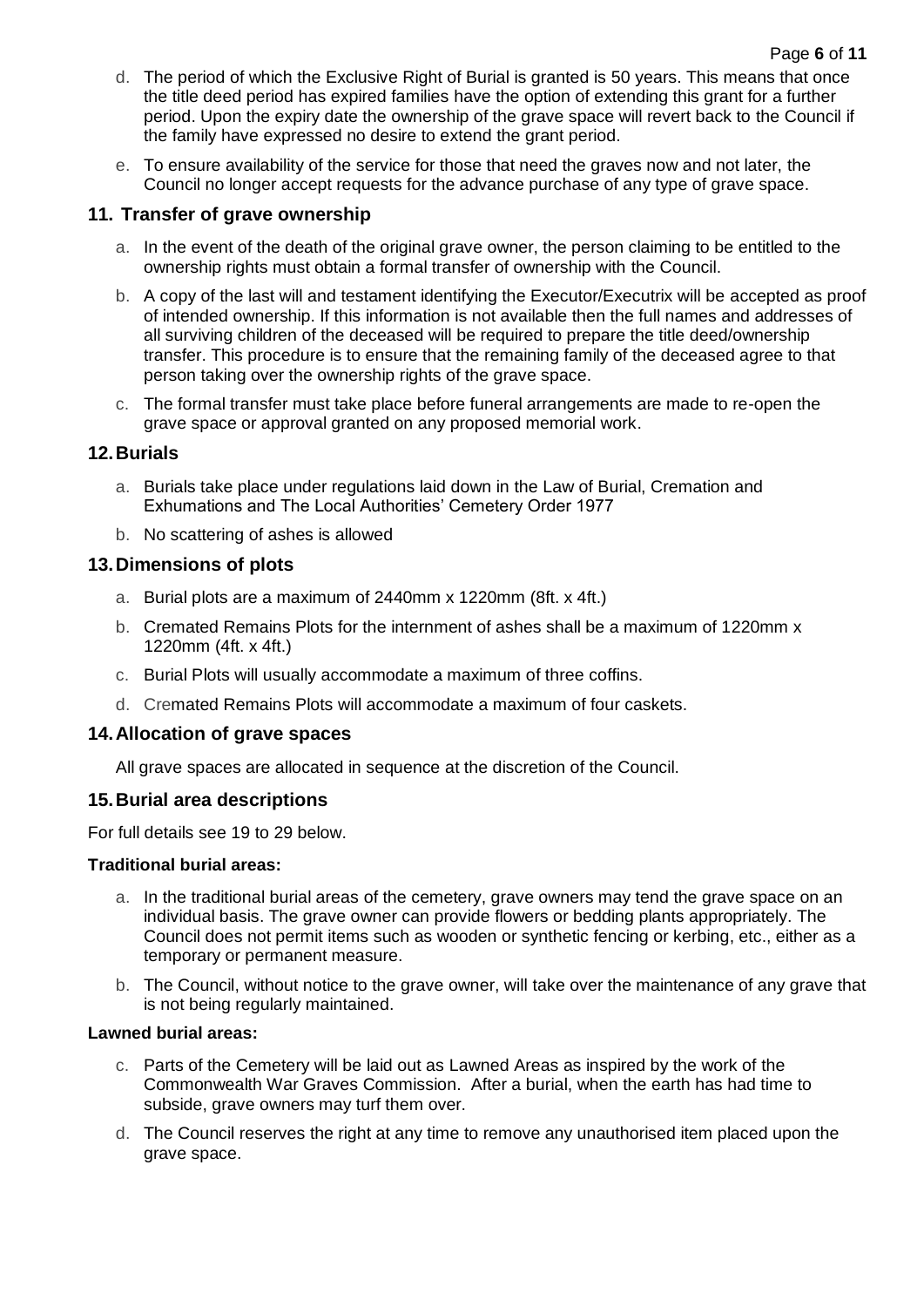# **16.Up-keep of private grave spaces**

- a. The grave owner must maintain all graves situated within traditional sections of the cemetery to an acceptable standard.
- b. The Council reserves the right to take over the maintenance without notice to the grave owner, of any grave space that has not been suitably maintained by the grave owner.
- c. To avoid accidents and to retain a well-maintained appearance the Council will remove damaged, broken and discarded items found on all burial areas.

#### **17.Burial excavation procedures**

- a. The Funeral Director is responsible for arranging for the excavation of the grave and removal of any existing memorials or kerbstones and the replacement of it after burial. **He/she must inform the Clerk of the name of the contractor.**
- b. Permission must be obtained from the Clerk for the use of mechanical diggers/excavators in the Cemetery. The use of such equipment will only be permitted where damage to surrounding graves can be avoided.
- c. Any person or persons excavating graves within the Cemetery shall deposit surplus soil in a tidy manner in the area specifically allocated for such material.
- d. Undertakers, contractors, etc. must not drive their motor vehicles onto the grassed areas, except for the sole purpose of grass cutting and excavating or backfilling graves. They must keep any such vehicle access over grassed areas for these purposes to an absolute minimum, and all possible protective measures must be taken by the contractors to avoid damage to the grass surface.

### **Burial excavation procedures (continued)**

e. With the exception of the work described in Regulation 18b, any person or persons carrying out work within the Cemetery shall, on completion of the work, remove all materials not used or any waste materials from the Cemetery and shall be responsible for the cost of repairing any damage caused during the execution of those works

#### **18.Interment of Cremated Remains Caskets**

- a. The burial of cremated remain caskets is allowed in existing full grave spaces in the cemetery.
- b. Where a further full coffined burial is expected to be required in the future, the cremated remains casket must be positioned at a sufficient depth to ensure that the casket is not disturbed in any way.

#### **19.Grave reinstatement**

- a. Whenever an interment has taken place the grave will continue to settle for approximately six months or longer depending upon soil conditions.
- b. No shrubs or trees may be planted on any grave space.
- c. The Council reserves the right to remove any plants or flowers at any time when in their opinion the same have become unsightly or overgrown.

#### **20.Memorials general**

- a. No headstone or tablet of any kind will be allowed unless Exclusive Right of Burial has been purchased and it has the prior consent of Trefriw Community Council.
- b. The Council must approve the materials, design and inscription of all memorials before manufacture. A professional stonemason, who must be NAMM or BRAMM registered, must fix all memorials to NAMM standards.
- c. Hardwood Crosses of timber obtained from sustainable forests may be erected in place of a headstone or tablet. Crosses must not exceed 2'6" (750 mm) in height, 20" (500 mm) in width, or 3" (75 mm) in thickness. They must be set in a sufficient stone or concrete plate or base, the surface of which is to be below ground level to enable a mower to pass freely over it. The Council, at its discretion, will remove any wooden crosses that have fallen into disrepair.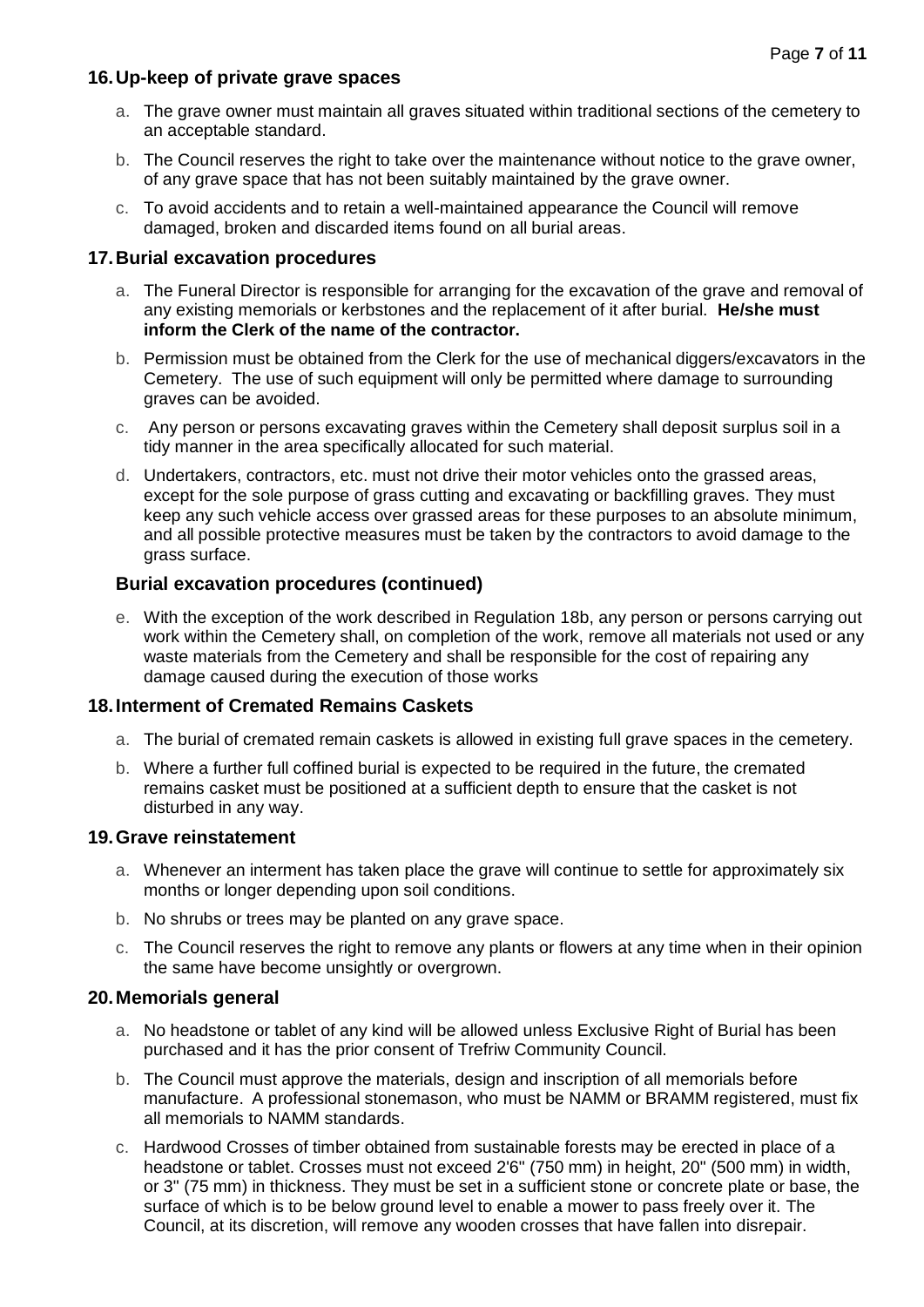- d. No memorial stone crosses of any description are permitted for any reason.
- e. Trefriw Community Council will accept no responsibility for making good any damage caused to any headstone or tablet through ordinary wear and tear, severe weather conditions or any other circumstances over which it has no control.
- f. No grave burial memorial may be erected until at least six calendar months after the date of internment.
- g. Memorial ground plaques are permitted on the plots allocated for cremated remains, but for ease of maintenance, the stone must be installed below the level of the surrounding turf.
- h. Any monument, memorial, stone, shrub, plant or item whatsoever, erected or placed in the Cemetery in contravention of these Regulations may be removed by Trefriw Community Council at any time without notice.
- i. The maximum size for grave memorials shall be 1000mm in height, 650mm in width

#### **21.Memorials in traditional burial areas**

- a. Families wishing to create and maintain a garden area (max 3ft (w) x 5ft(l) x 1ft (h)) in **those areas of the cemetery not designated as lawned areas** may do so providing the garden is created in accordance with these regulations and remains well maintained at all times. The Council reserves the right to turf over any garden areas that are not maintained to an acceptable standard. A stone kerb must enclose the garden.
- b. Families choosing this option must keep the area free of weeds and the grass surrounding the garden must be edged. The Council reserves the right to remove any edgings and turf over any garden which is not maintained to an acceptable standard.
- c. Those who initially choose to maintain a plot but at any time cease to be able to do so may subsequently turf the area.

#### **22.Memorials in lawned burial areas**

- a. In the Lawned Areas of the cemetery, the Council does not permit any item other than a traditional headstone mounted on a concrete base or a slab sunk below the level of the surrounding turf.
- b. Neither does it allow vaults, railings, kerbs or other enclosures and items such as wooden crosses, wooden or synthetic fencing, kerbing, bedding plants, vases, flower displays, windmills etc. as a temporary or permanent measure.

#### **23.Memorial ground plaques**

- a. A memorial ground plaque may (subject to application approval) be installed in the lawned areas
- b. Plaques must be of natural stone and of dimensions between a minimum of 30cm x 30 cm (12" x12") and maximum of 45cm x 45cm. (18" x 18").
- c. One flower container not exceeding 25cm (10") in diameter and 20cm (8") in height may be placed on the ground plaque.
- d. The vases must be constructed of stone, ceramic or metal. No glass or plastic vases are permitted.
- e. No ornaments, figures, cards or other additions to this area are permitted.

#### **24. Memorial wall plaques**

- a. The Council offers the opportunity to fix memorial wall plaques in the Cemetery for families who wish to commemorate the memory of their loved ones
- b. Application requests must be made to the Council on the application forms provided.
- c. The responsibility for any loss or damage will remain with the applicant. The Council will monitor the condition of the memorial plaque and report any deterioration to the applicant. The Council will remove plaques that fall into disrepair.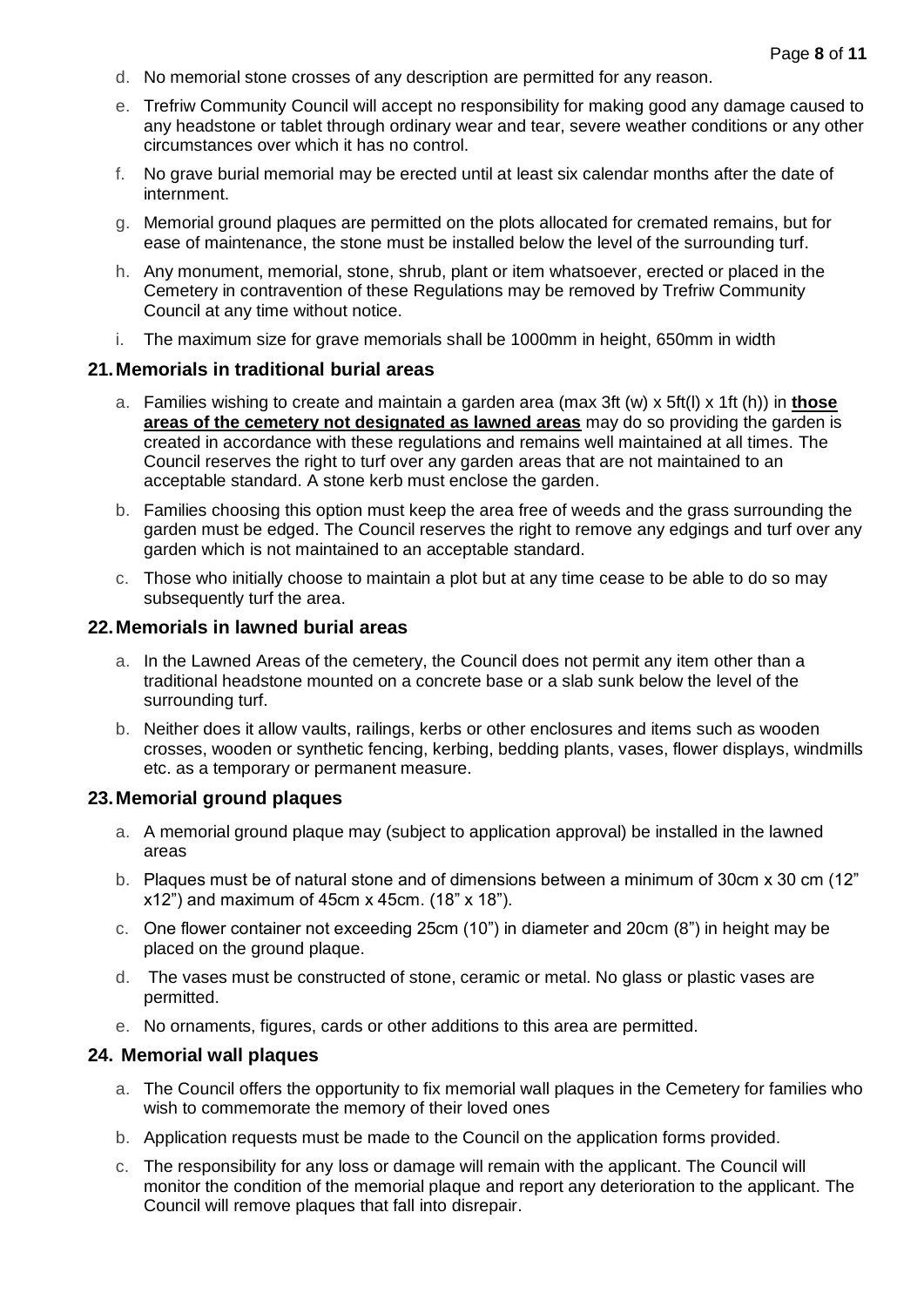# **25.Approval of memorials for private grave spaces**

- a. Memorials are allowed only on privately purchased graves.
- b. At least 35 days before the erection of any memorial, a drawing with any proposed inscription must be submitted to the Clerk for the approval of Trefriw Community Council.
- c. The type(s) of material to be used shall be stated, together with exact dimensions and all associated details.
- d. All memorials are subject to Council approval prior to being installed within the Cemetery. These Regulations contain the required standard of the installation of the memorial and the maximum permissible sizes of memorials that can be authorised.
- e. All applications should be made to the Council on the appropriate memorial application form that the Council provides. The application should indicate full details of how the memorial is to be installed.
- f. Each application must include a detailed drawing showing all dimensions, the type of material to be used and full inscription details.
- g. All memorial applications will incur a memorial fee, payable to the Council.
- h. Memorials are not allowed on un-purchased grave spaces. Persons wishing to commemorate the memory of a loved one buried within an un-purchased grave space have the option of considering a Memorial Wall Plaque.

#### **26.Memorial permit conditions**

- a. The Memorial Mason will receive a memorial permit allowing him/her to carry out the work.
- b. It is a condition of the memorial permit that all memorials installed within the Cemetery must have the grave and section numbers clearly inscribed upon them before installation. Memorial Masons who do not abide by this condition will be refused permission to install the memorial.
- c. The Memorial Mason will be responsible for leaving the grave area in a clean and tidy condition and is responsible for any damage that may be caused to any surrounding ground or memorial as a result of the installation.
- d. The Council reserves the right to make good any damage at the Memorial Mason's expense.
- e. The Council will remove any memorial that has been installed without the necessary authorisation at the expense of the grave owner.
- f. The name of the Stonemason may be discreetly inscribed in an appropriate place on the memorial. The address and/or contact details for the stonemason are not permitted.

#### **27.Installation of Memorials**

- a. All foundations for headstones, the removal or re-fixing of them and any other work connected therewith shall only be carried out with the authority of The Council.
- b. Any person undertaking such work shall use such means as the Clerk shall direct for the protection of the grass and walks during the progress of the work.
- c. Such persons shall, when the work is completed, clear away any materials not used, or any other rubbish deposited on the site of the works to the satisfaction of the Council and shall be responsible for the cost of repairing any damage done in carrying out and completing the above works.
- d. All memorials must be fixed or re-fixed in accordance with the National Association of Memorial Masons Recommended Code of Working Practice.
- a. The work of fixing or removing memorials must be carried out between the hours of 9.00am and 5.00pm Monday to Friday only.
- b. All Memorial Masons must first contact the Clerk and make arrangements to collect and sign for the key to the cemetery. The Memorial Mason must present the approved Memorial Permit to the Clerk.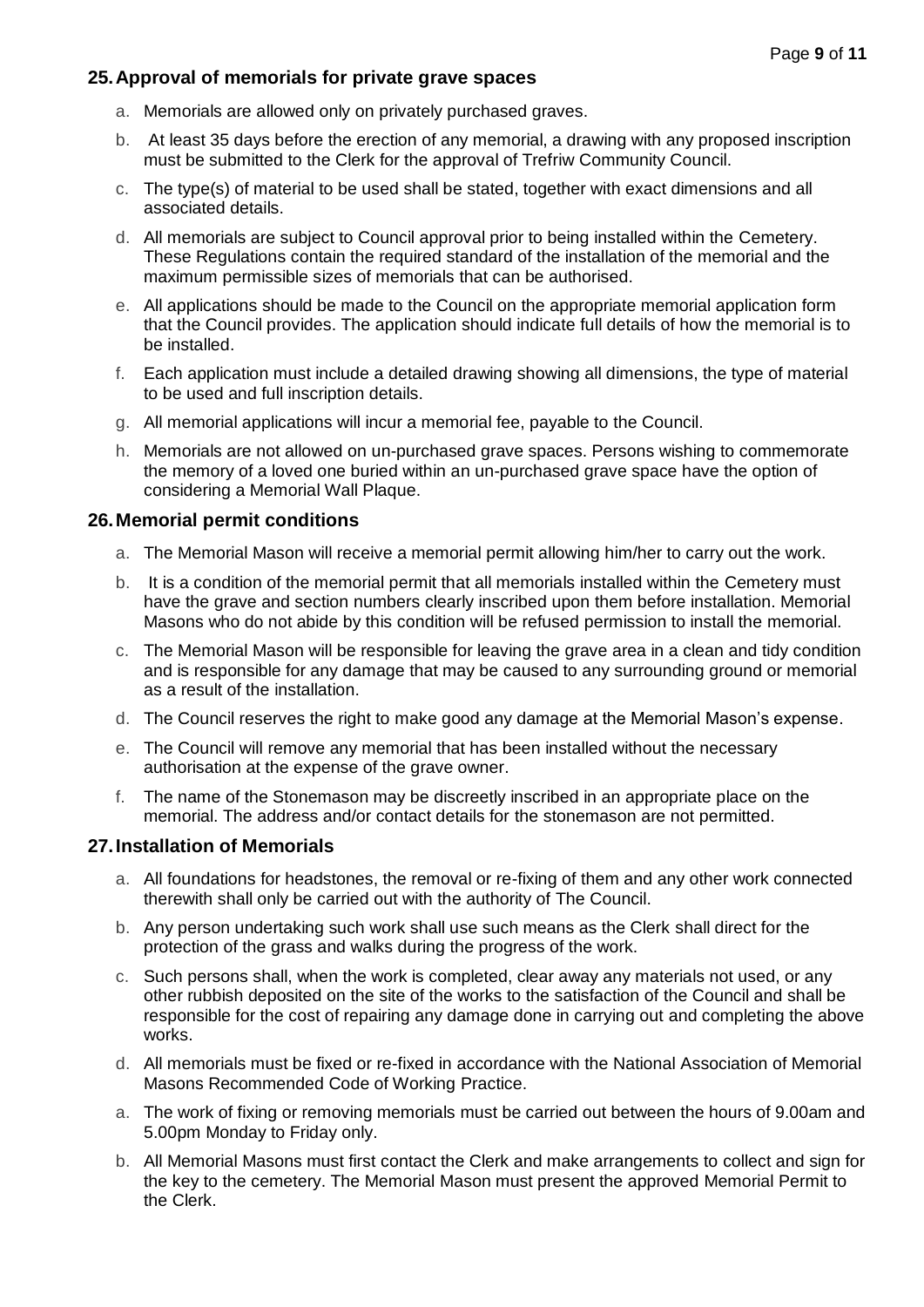- c. Any Memorial Mason arriving without the approved permit notice will be refused permission to install or work on the memorial.
- d. No other work apart from fixing the memorial is allowed within the Cemetery, this includes inscription work, cleaning, etc.

#### **28. Maintenance of memorials**

- a. All memorials are the sole responsibility of the grave owner.
- b. Grave owners must keep memorials in good repair. The Council will periodically inspect the cemetery to determine the condition of memorials. It will report any memorial classified as unsafe to the grave owner in order for them to arrange immediate repair. If this request is not complied with within three months, the Council may lay the memorial flat to remove the danger of instability.
- c. If the Council cannot identify and contact the grave owner, it may arrange any necessary repair. The Council will register the cost as a charge against the grave to be repaid by the grave owner or his successor at a future date.
- d. The Council has the power to remove any memorial, which they deem objectionable or of unauthorised type or size, or which may have fallen into decay or is classified unsafe.
- e. The Council strongly recommends all grave owners obtain an appropriate insurance to protect the memorial from unforeseen circumstances.
- f. The Council will not be responsible for any damage, theft or vandalism or any other circumstances beyond the control of the Council.
- g. No memorial shall be removed from a Cemetery for the purpose of cutting an additional inscription until the formal written approval of the Clerk has been given in respect of the proposed addition(s).
- h. No work of any kind may be done to any monument or memorial within the Cemetery without the prior written consent of the Clerk.

#### **29.Removal of memorials**

- a. Memorials may not be installed or removed during the week-ends.
- b. No memorial shall be removed from the Cemetery without the permission of the grave owner or their representative and without the Council being informed as to the whereabouts of the memorial.

The Council reserves the right to:

- c. Authorise the removal a memorial headstone from a grave to allow for adjacent graves to be excavated. As soon as the funeral has taken place the funeral director or person arranging the funeral must fully re-instate the headstone.
- d. Lay flat or make safe any memorial headstone that has been identified as unsafe at the time of checking adjacent headstones prior to excavation operations.
- e. Remove any unauthorised memorial from a grave.

#### **30.Fees and charges**

A table of fees is available upon request. The Council reserves the right to revise these fees and charges.

#### **31.Dogs in the cemetery**

- a. No person shall allow any dog belonging to him or her or in his or her charge to enter the cemetery unless it is on a lead.
- b. Persons visiting the cemetery with dogs must ensure that the dog is kept under strict control at all times. Owners must remove dog faeces from the cemetery. Any person who does not abide by this ruling will be liable to prosecution.